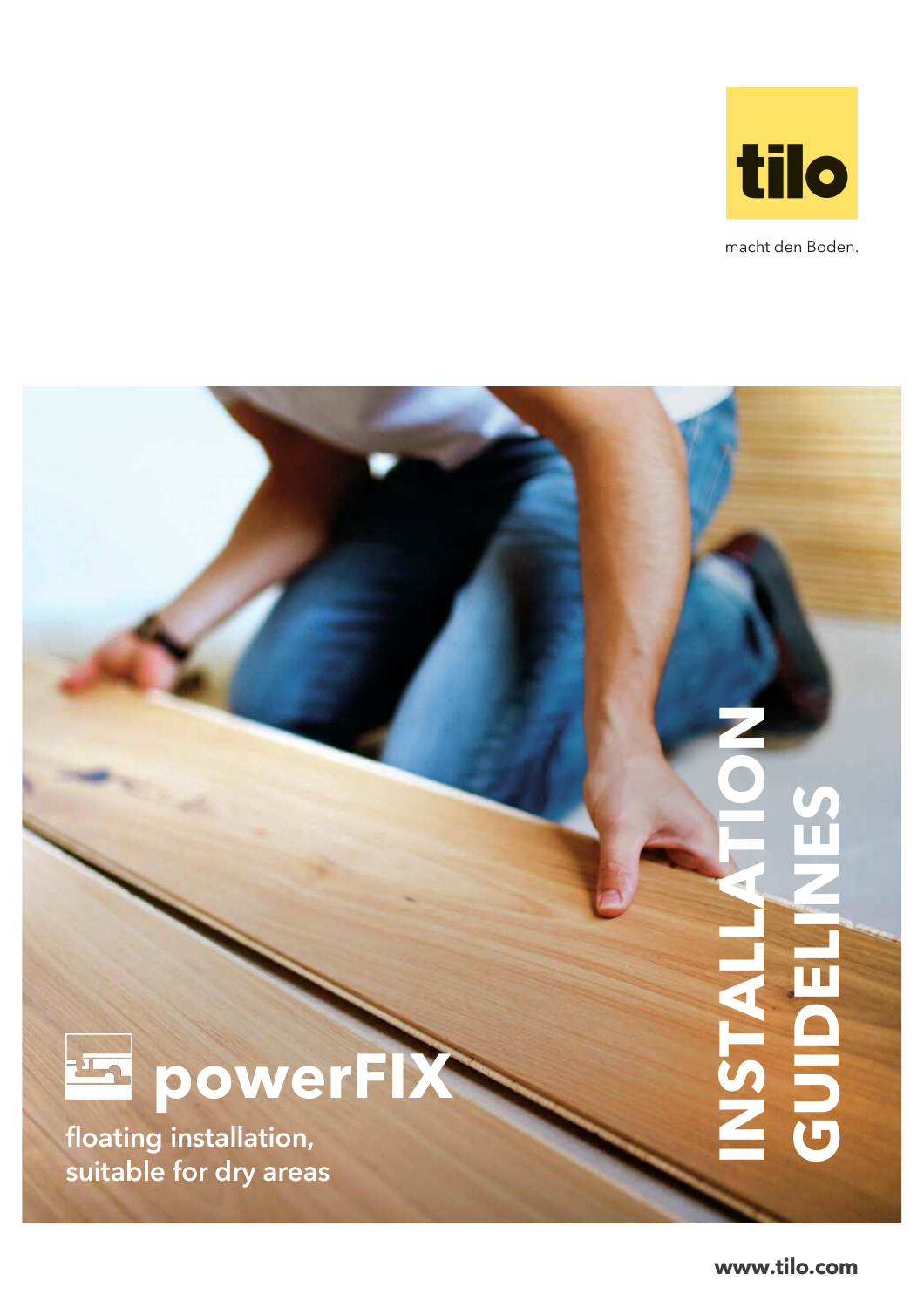

Thank you for choosing high-quality flooring products from tilo. All of our products undergo thorough quality control checks and meet high standards of quality.

These installation guidelines provide important information and tips to ensure that the floor is installed correctly. Read each step carefully. tilo can only honour the relevant warranties if the flooring has been installed correctly.

#### **Differences between tilo installation guidelines**

tilo installation guidelines differ depending on the installation system they describe (powerFIX, tiloFIX, simpleFIX, tongue and groove), the type of installation (floating or full-spread gluing) and the area of application (dry locations, 4h moisture protection or damp locations). Please check whether these installation guidelines are correct for your floor as well as the installation system, the type of installation and the area of application. More information can be found on our website www.tilo.com.

#### **Rooms with large windows**

Please note that in rooms large windows in particular, changes in colour caused by UV light cannot be ruled out completely and are therefore product-specific. Shading may be necessary



These guidelines describe a floating installation of the powerFIX installation system. Products installed in this manner are laid on top of the subfloor without being affixed to it. A gap is left along each edge of the floor to allow for expansion and shrinkage caused by the climatic conditions. Heavy furniture and fixed installations must not impede floor's ability to "float".

#### **Area of application**

Suitable for living spaces with a regular room climate with 40 to 60 % relative air humidity and between 16 and 24 ° C. Not suitable for damp locations and wet locations.

#### **Important information**

We recommend that installation is carried out by an appropriately trained professional. Only a professional is able to sufficiently assess the readiness for installation of the subsurface and, in particular, the physical structure of the construction and its environment. Professional installers are familiar with the rules of the trade and the standards that must be complied with for successful installation.

Prior to installation, the product should be inspected for possible defects in adequate light conditions. Any subsequent damage caused by installing a product with errors that could have been identified beforehand will not qualify for compensation. Small variations in colour and texture are a characteristic feature of the wood and are unavoidable.

The Installation requires a small amount of force. The locking system may be damaged if the installation is not performed properly.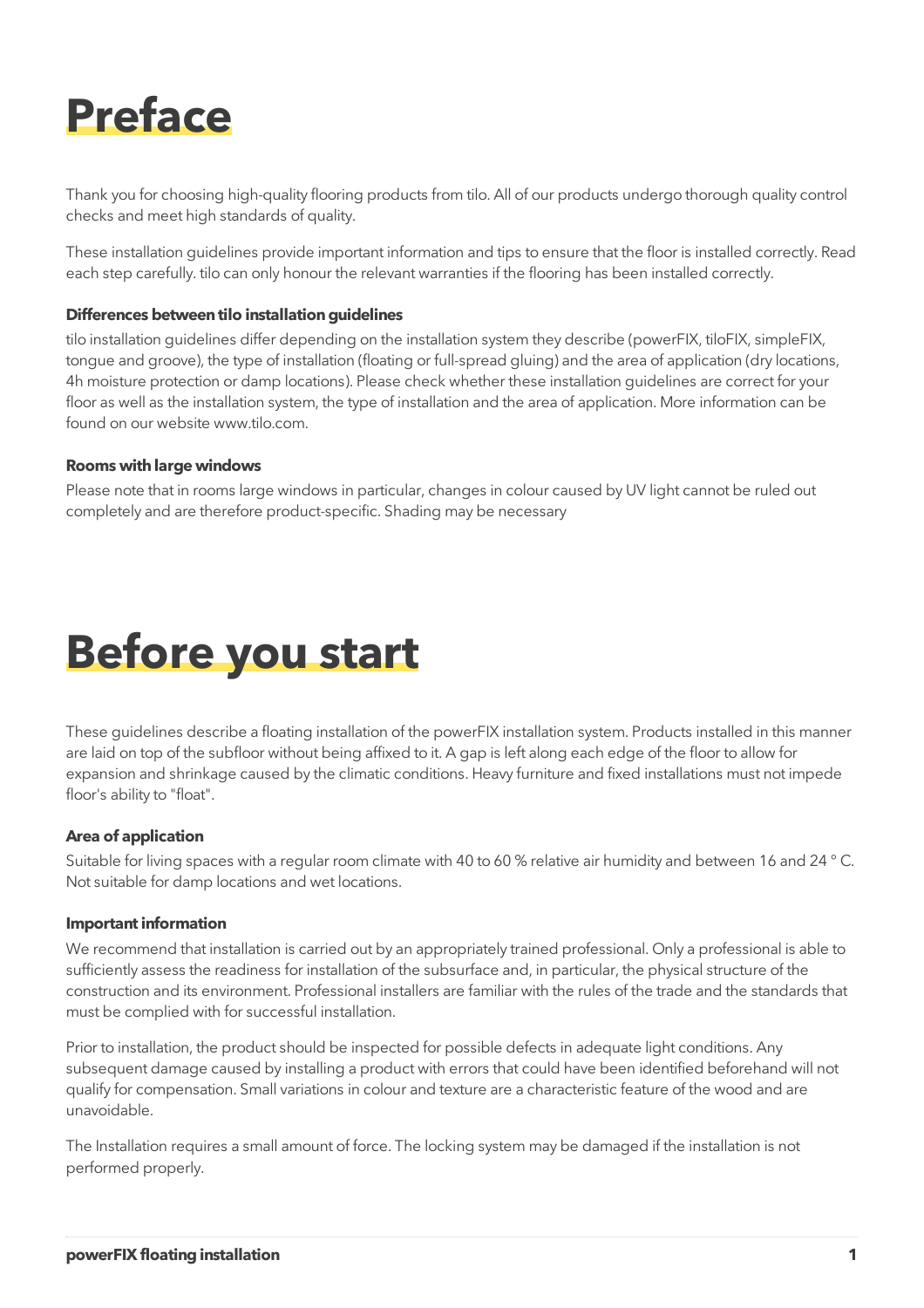## **Points to note before installation**

We recommend that the product is stored, unopened, in the rooms in which it will be installed (at a temperature between 18 and 24 °C) for as long as possible, until complete acclimatisation has taken place. 48 hours is usually sufficient for temperature equalisation. Humidity equalisation can take considerably longer, however.

The product should only be installed in rooms in which floor surface temperatures are maintained at between 18 °C and 29 °C and relative air humidity is maintained at between 40 to 60 % in order to avoid excessive swelling and shrinkage of the materials. The ideal climate is 20 °C with 50 % relative air humidity.

Please ensure that all structural tasks have been completed before the installation. Dust and construction waste may damage the product. In particular, ensure that all work that could introduce moisture (e.g. painting) is completed.

# **Humidity**

The relative air humidity should be between 40 % and 60 %. During the heating period, particularly in the event of excessive surface temperature or insufficient relative air humidity, gaps may appear between the individual elements.

## **Polyethylene foil**

Always install at least 0.2 mm thick polyethylene foil, with vapour barrier properties, under the flooring elements. This foil not only protects against moisture but also, most importantly, creates a smooth surface to enable unimpeded floating of the floor. The strips must overlap by at least 20 cm. Better still, seal the edges against moisture with an adhesive tape. Pull the foil approx. 3 cm up the walls.

## **Cork roll, Duogard MaximaAquastop**

When using products without integrated impact sound insulation, appropriate impact sound insulation must be installed. We recommend tilo cork roll (2 mm) or tilo Duogard MaximaAquastop (2 mm). tilo Duogard MaximaAquastop combines impact sound insulation with an integrated moisture barrier - installing a polyethylene foil is therefore not necessary in this case. Underlay that is too soft must not be used.

#### **Expansion joints**

We recommend discussing the need for and the positioning of the required expansion joints (large surface areas, oddly shaped rooms, unusual construction conditions, etc.) with an appropriately trained professional. Any expansion joints can be covered using suitable coverings.

Expansion joints determined by the on-site subsurface (e.g. where screeds from different rooms meet) must be reflected in the flooring too.

#### **Installation size**

An expansion joint must be installed in rooms that are bigger than 10 m in the lengthways direction of the planks and bigger than 8 m in the transverse direction of the planks.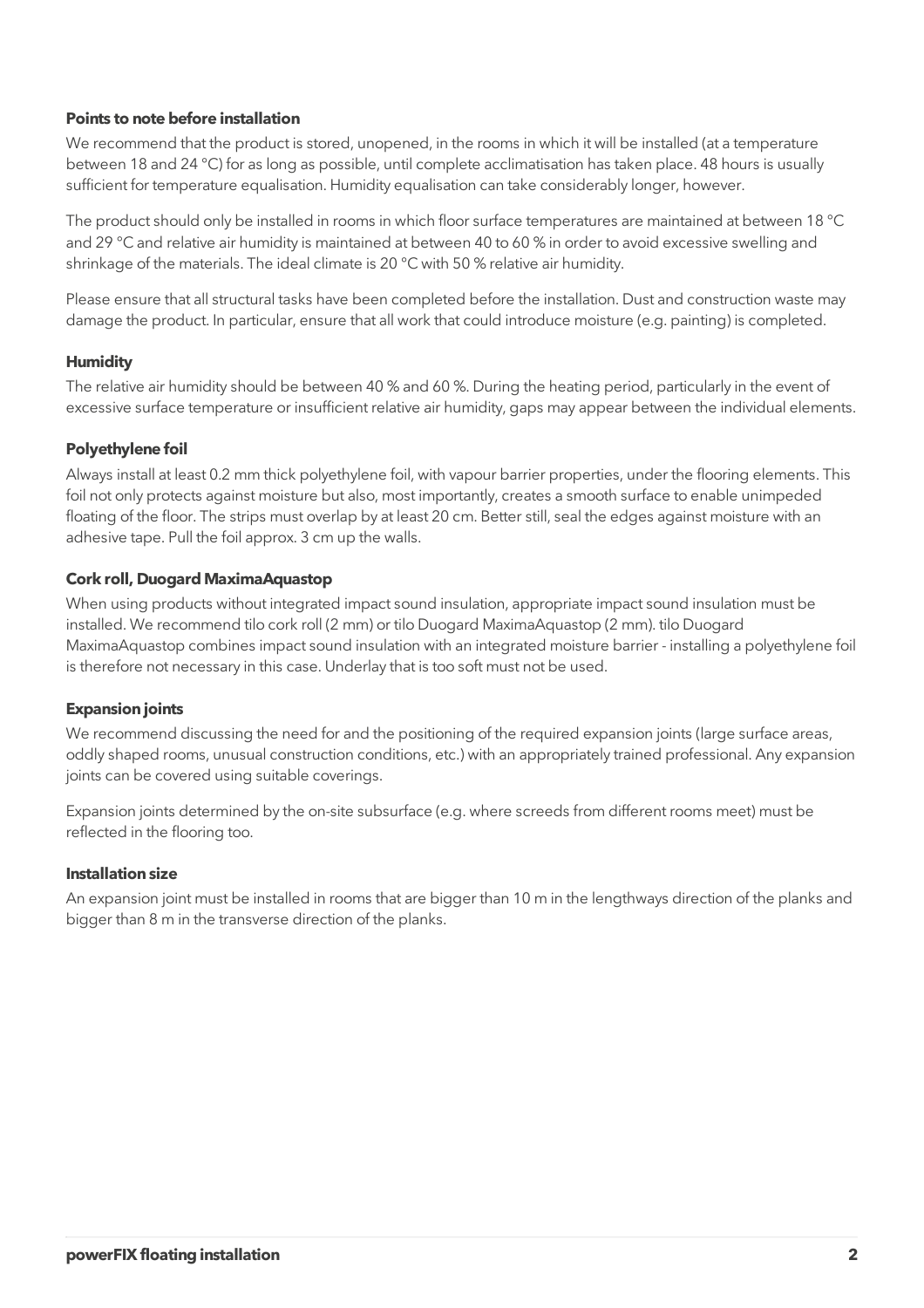# **Underfloor heating**

Prefinished floor panels are suitable for low temperature / warm water radiant heating systems. Prior to the installation the subfloor must be heated up in accordance with the standards (for further information, especially for installation over electric underfloor heating systems, see "TI\_025\_Richtlinien\_Verlegung\_auf\_Fussbodenheizung\_en.pdf"). The maximum temperature of the surface must not exceed 29 °C, even at the edges of the room and under carpets and furniture. The heating should be equipped with flow temperature regulation. Electric floor heating systems are only suitable with surface temperature control (gentle heating characteristic).

## **Readiness for installation**

Readiness for installation of the subsurface must be tested in accordance with DIN 18356 "Laying of parquet flooring and wood block flooring" or DIN 18365 "Flooring works" and finished accordingly. ÖNORM B2236/ÖNORM B5236 must be used respectively. This means, for example, that the subsurface must be clean, free from cracks, sturdy, flat and dry. Small areas of unevenness (drops of paint, plaster residues, etc.) and textile floor coverings (carpets, needle felt, etc) must be removed.

Permissible screed moisture, without subsequent moisture, according to the CM method valid for unmodified standard screeds:

- For cement screed: < 2.0 % CM (with underfloor heating < 1.8 % CM)
- For anhydrite screed < 0.3 % CM (with underfloor heating < 0.3 % CM)
- Please ensure compliance with the relevant national standards.
- Alternatively the ERH method (=Equilibrium Relative Humidity) can be applied for measuring the screed moisture.
- For cement screed according to ERH method: without underfloor heating ≤ 65 % rLF; with underfloor heating ≤ 60 % rLF

Screeds that are not standard (e.g. rapid screed, unknown equilibrium moisture content or modified in any other way), must be measured using the ERH method. In that case or if both CM and ERH methods are used, the measurement of the ERH method is deciding if the screed ist sufficiently dry.

The unevenness of the subsurface may not exceed the values shown in Line 4 of Table 3 of the latest version of DIN 18202 "Flatness tolerances". As a rule of thumb, at a measuring length of 1 m, the unevenness of the floor may not exceed 3 mm.

Flatness tolerances at measuring lengths of more or less than 1 m can be found in the diagram contained in the standard.

#### **Usage**

Please note that material-dependent changes may lead to bulging of the installed floor. Cracks, gaps or splinters can also appear. Joint-like edge formations can pose a risk of injury to humans and animals.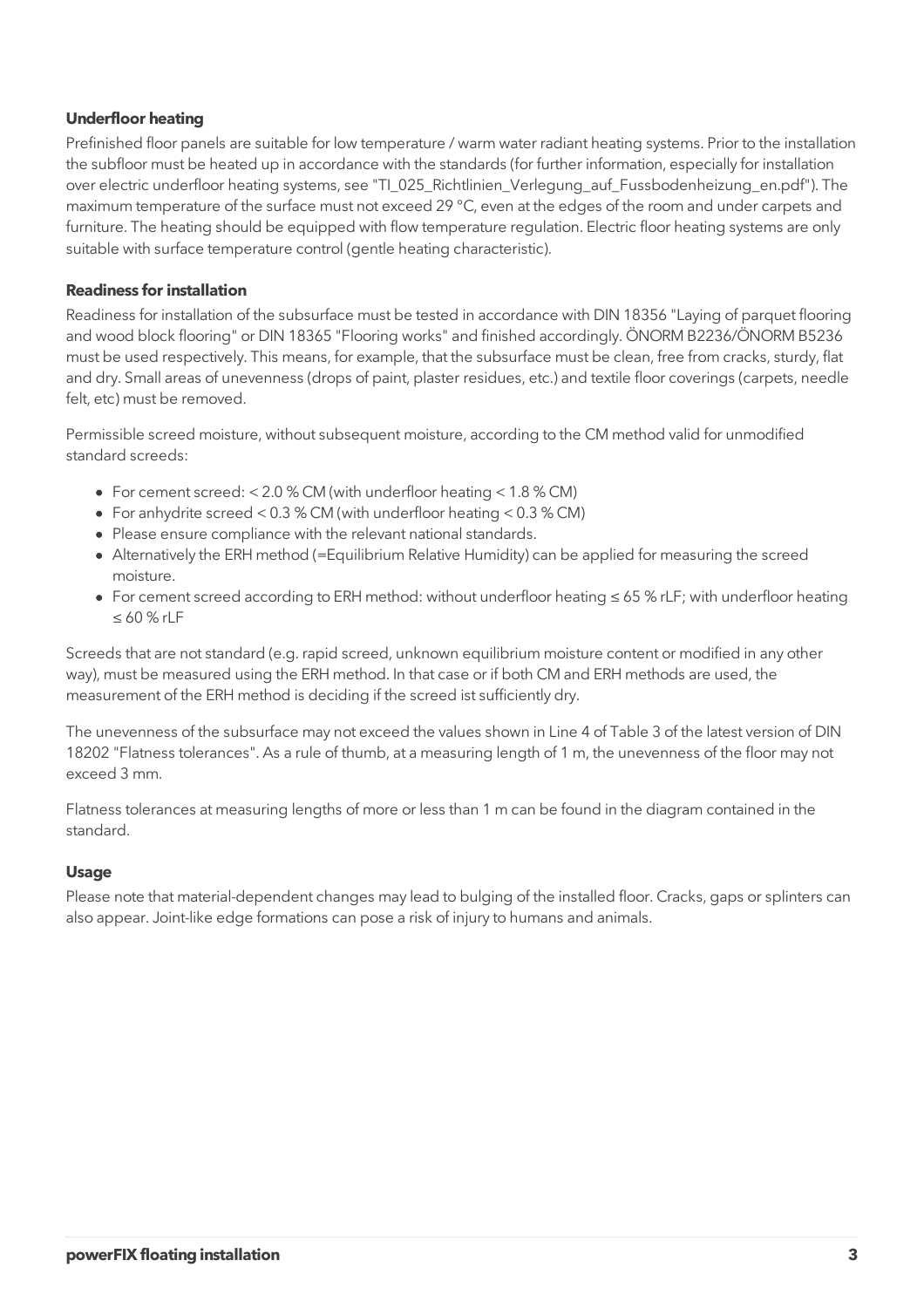# **Installation guidelines**

# **Tools required**

installation wedges, tapping block, pull bar (we recommend the tilo installation set, order number Z1043), hammer, bracket, hand or electric saw (jigsaw, circular saw or chop saw).

# **Polyethylene foil and impact sound insulation**

Lay the 0.2 mm polyethylene foil (see above) and check whether impact sound insulation is required.

# **Determining the direction of installation**

Determine the direction of installation and measure the room. If the last row will be less than 5 cm wide, cut the first row narrower. Make sure to take into account any unevenness in the wall.

# **Step 1: First plank**

Work from left to right. Lay the first plank in the left corner of the room with the tongue side facing the wall. Use the installation wedges to make sure there is an expansion joint of approx. 10 mm between the planks and the wall.

# **Step 2: Second plank**

Line up the second plank precisely with the first plank, laying it flush against the short end of the first plank. To lock the powerFIX locking system, gently tap on the short end of the locking system from above using the tilo tapping block. We recommend gluing the short end joint using D3 white glue according to EN 204, especially when installing over underfloor heating.

Ensure that the lengthwise edges are flush. If correction is required, either lift up the planks or lightly tap them with the tilo tapping block until they are flush.

# **Step 3: Completing the first row**

Continue in this manner until the last plank of the first row. Cut this plank to the appropriate size. Make sure to leave an expansion joint between the plank and the wall.

# **Step 4: Second row**

The second row can be started off using the offcut from the first row, if the short end offset is at least 30 cm. If not, cut the first plank of the second row as appropriate. Make sure to maintain a short end offset of at least 30 cm.

# **Step 5: First plank of the second row**

Lever the offcut into the longitudinal groove of the first row. To lever the plank in, tilt it to approx. 20° and insert the longitudinal tongue into the longitudinal groove. Lower the plank completely by tapping gently with the tilo tapping block on the longitudinal side. The gentle tapping supports the positive locking of the locking system. This helps the joint to seal as tightly as possible. The locking system along the long side can be damaged if the plank is not lowered carefully enough.

# **Step 6: Second plank of the second row**

Lever the second plank of the second row into the longitudinal groove of the first row. At the same time, press the short end of the second plank tightly up against the short end of the first plank. Lower the plank by gently tapping it with the tilo tapping block.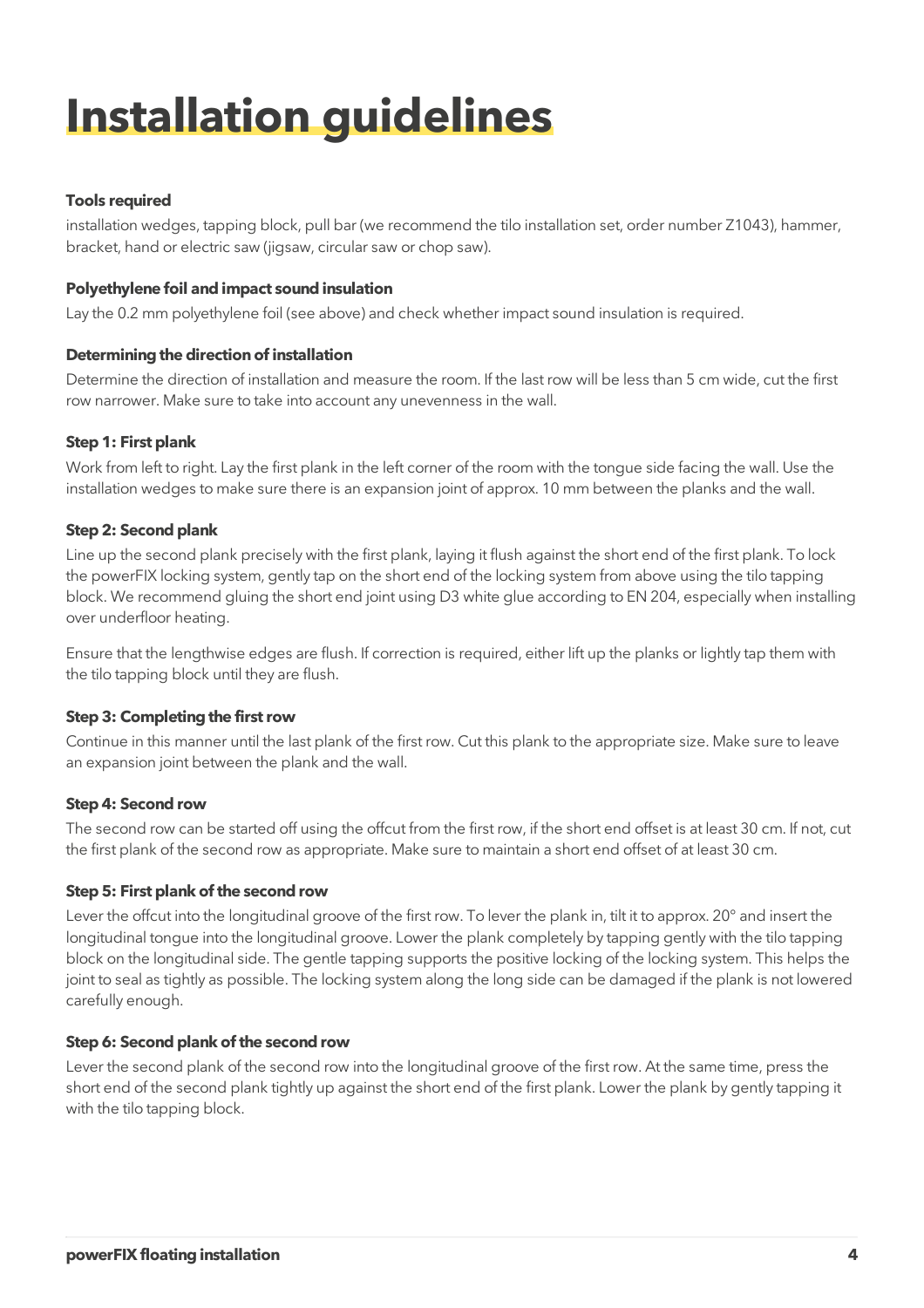# **Step 7: Locking the powerFIX locking system**

To lock the short end of the powerFIX locking system, gently tap on the short end of the locking system from above using the tilo tapping block. In order to seal the short end joint of the powerFIX locking system as tightly as possible tap again on the exposed short end using the tilo tapping block, after the locking system is in place.

## **Step 8: Continuing the installation**

Continue to install the rest of the rows of planks as described.

## **Step 9: Last row of planks**

When cutting the last row of planks, make sure to take into consideration the necessary distance from the wall and install them as described. Use a pull bar to ensure that the longitudinal locking system seals as tightly as possible. Close the short end of the locking system as described above.

## **Step 10: Finishing touches**

The floor can be walked on immediately after installation. Remove the installation wedges and the excess polyethylene sheeting. Fix the skirting boards to the wall using tilo Clipstar or screws; never secure them to the flooring.